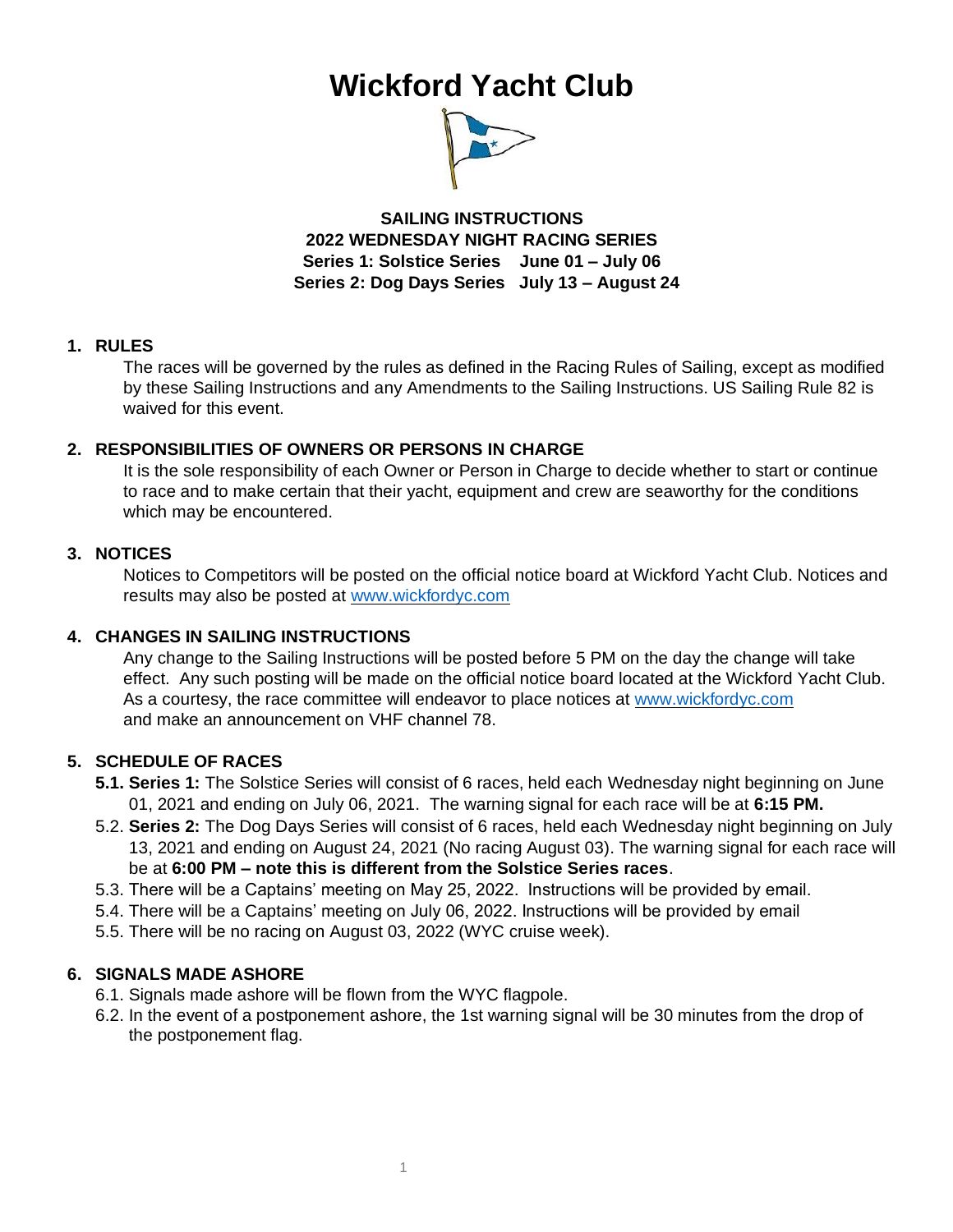# **7. COURSES / MARKS**

- 7.1. Courses will be displayed on the Race Committee boat in the order of rounding.
	- 7.1.1. Marks will be indicated in order by letters designating the marks of the course, to the right of the numerical class designator. (i.e. 1VE would represent Class 1 start, Mark V, Mark E, Finish, round all marks on the same side as the starting pin.)
	- 7.1.2. Turning marks shall be left to port or starboard as indicated by the letter P for port and S for starboard after the letter indicating the mark. If all marks are to be left to the same side the P or S will be placed after all the mark designators. (i.e. 1VES - same course as above, but with Starboard roundings) If no port or starboard indicator is used the marks shall be left on the same side as the starting pin mark.
	- 7.1.3. A number after the course and turning designator indicates the number of times to repeat the course (i.e. 1VES2 - same course as above, but two times around).
	- 7.1.4. Special Instructions: Do not pass through the restricted area west of Fox Island.
	- 7.1.5. A course sheet for this series will be available at the Captains' Meeting and will be made available online.
	- 7.1.6. The course sheet includes a number of Government marks with WYC letter designations (i.e. D,E,F,G,H,J,M,N,O,X). It also designates areas where special marks may be set (i.e. A - Start/Finish Area, B,C,R,T,V,Y,Z) . In addition, special marks W - a windward mark and L - a leeward mark may be set wherever appropriate in the racing area.
	- 7.1.7. **Note:** When mark A is a mark of the course, the mark includes the RC Signal Boat **AND** the Starting Pin.
	- 7.1.8. Special marks will be inflatable marks set by the Race Committee.
	- 7.1.9. Change of the next leg of the course: The next mark may be moved up to 10 degrees +/- and .25 NM without signal. This changes RRS 33. Subsequent legs may be changed to maintain the course shape.
	- 7.1.10. Yachts shall **not** cross the start/finish line except when starting or finishing. A yacht breaking this rule cannot exonerate herself and will be protested by the race committee. This changes RRS 28.2

# **8. START**

- 8.1. The starting area will be established between the entrance of Wickford Harbor and out to in the vicinity of General Rock, east of the Wickford harbor entrance. Area "A" on the course sheet and to the West of area "A". The Race Committee will attempt to notify racers of the start line location at or around 530 PM.
- 8.2. Prior to the warning signal for the race, each yacht shall pass the stern of the Race Committee boat and hail her sail number until acknowledged by the Race Committee. Failure to do so will result in the yacht being scored "DID NOT START" ("DNS").
- 8.3. After the first warning signal, any yacht from a class whose warning signal has not been displayed shall not interfere with a yacht whose warning signal is displayed and will endeavor to stay clear of the starting area.
- 8.4. **Starting Line:** Between the ORANGE flag on the Race Committee boat and a nearby Yacht Club mark or government mark. KEEP OFF marks may be attached to the Race Committee boat. The keep off marks and the water between them and the committee boat are to be considered components of the committee boat and therefore must be observed.
- 8.5. **Starting Sequence:** Races shall be started consistent with RRS 26.
	- 8.5.1. The Race Committee will start the yachts by Class flags. Class 1 may not be the first class to start.
	- 8.5.2. Two classes may be started simultaneously, e.g., Spinnaker 1 & 2.
	- 8.5.3. In the case of a general recall the sequence will remain unchanged, i.e., the class with the general recall will be the next class to start. The Race Committee has the option to either continue the sequence as a "rolling" start or hesitate between each class. If a rolling start, the Warning (Class Flag) for the next start will be simultaneously signaled at the Start for the previous start. Two classes may be started simultaneously, e.g., Spinnaker 1 & 2.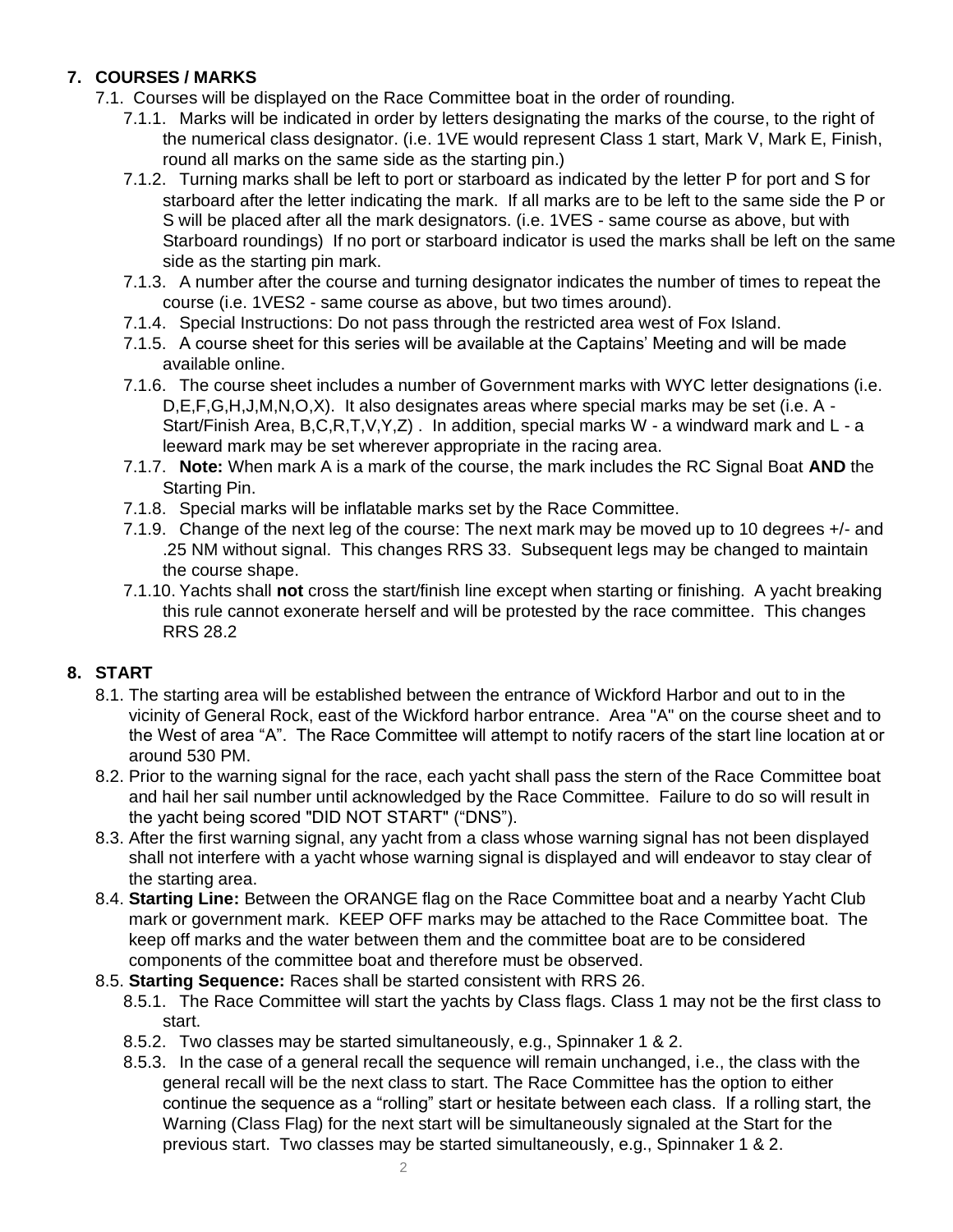#### **9. SIGNALS & CLASS FLAGS**

| Class 1: Spinnaker 1             | Pennant 1 (Red Disc on White)  |  |
|----------------------------------|--------------------------------|--|
| Class 2: Spinnaker 2             | Pennant 2 (White Disc on Blue) |  |
| Class 3: Cruising 1              | Pennant 3 (Red, White, Blue)   |  |
| Class 4: One-Design Ensigns      | Pennant 4 (White Cross on Red) |  |
| Class 5: Open (Laser, 420, etc.) | Pennant 5 (Yellow, Blue)       |  |

#### **10. FINISH**

- 10.1. **Finish Line:** Between an Orange flag on the Committee Boat and a nearby Yacht Club mark or government mark. Finish from the direction of the last mark of the course.
- 10.2. **Alternate Finish Line:** If a course requires a downwind finish, the race committee MAY create an additional finish line by placing another mark or mark boat (with a flag) on the opposite side of the start/finish line. This would be done for safety, if there are upwind finishes on the original line for other fleets.
- 10.3. **Retirement**: Should a yacht retire from a race, prompt notification to the Committee is mandatory. Yachts which retire and properly notify the Committee will be scored "DNF". Yachts which retire and fail to notify the Committee may be scored "DISQUALIFIED" ("DSQ") after a hearing.

#### **11. TIME LIMIT**

The time limit for all classes will be 105 minutes (1 ¾ hours) after the class start. Any boat not finishing within this time limit will be scored DNF. This changes RRS 35 and A4 and A5.

#### **12. SCORING**

- 12.1. The Low Point Scoring System of Appendix A, modified as follows, will apply. Finishing times will be corrected using the PHRF "Time on Time" formula.
- 12.2. For the purpose of scoring, RRS A5.3 shall apply.
- 12.3. Each yacht's series score shall be the total of her race score(s) excluding her worst score(s) as follows: if 5 or 6 races are held, exclude 1; if 4 or fewer races are held, exclude none.
- 12.4. Six races are scheduled of which two must be completed to constitute a series

# **13. PROTESTS AND REQUESTS FOR REDRESS**

- 13.1. **Informing the Race Committee:** A boat intending to protest or requesting redress based on an incident in the racing area that she is involved in or sees, shall, at the first reasonable opportunity after she finishes, inform the race committee at the finishing line of her intent to protest or request redress and, when applicable, the identity of the protestee.
- 13.2. **Time Limit:** A boat shall deliver her protest with the day's Principal Race Officer (PRO) or one of the Race Committee record keepers at the pavilion at WYC within 30 minutes of the signal boat's docking.
- 13.3. **Expedited Hearings:** Changes in hearing procedures (This rule applies to all hearings except hearings under rule 69):
	- 13.3.1. The day's Principal Race Officer is responsible for forming a protest committee and appointing a chairman who will manage the protest process and notify the parties orally as to the time and place of any hearings.
	- 13.3.2. If the protest committee is able to assemble the *parties* to a hearing before the protest or redress time limit, it may begin the hearing and may waive the requirements of rule 61.2 or 62.2.
	- 13.3.3. The first sentence of rule 63.5 is changed to: 'At the beginning of the hearing, if there is no objection, the *protest* or request is valid and the hearing shall be continued. If an objection is